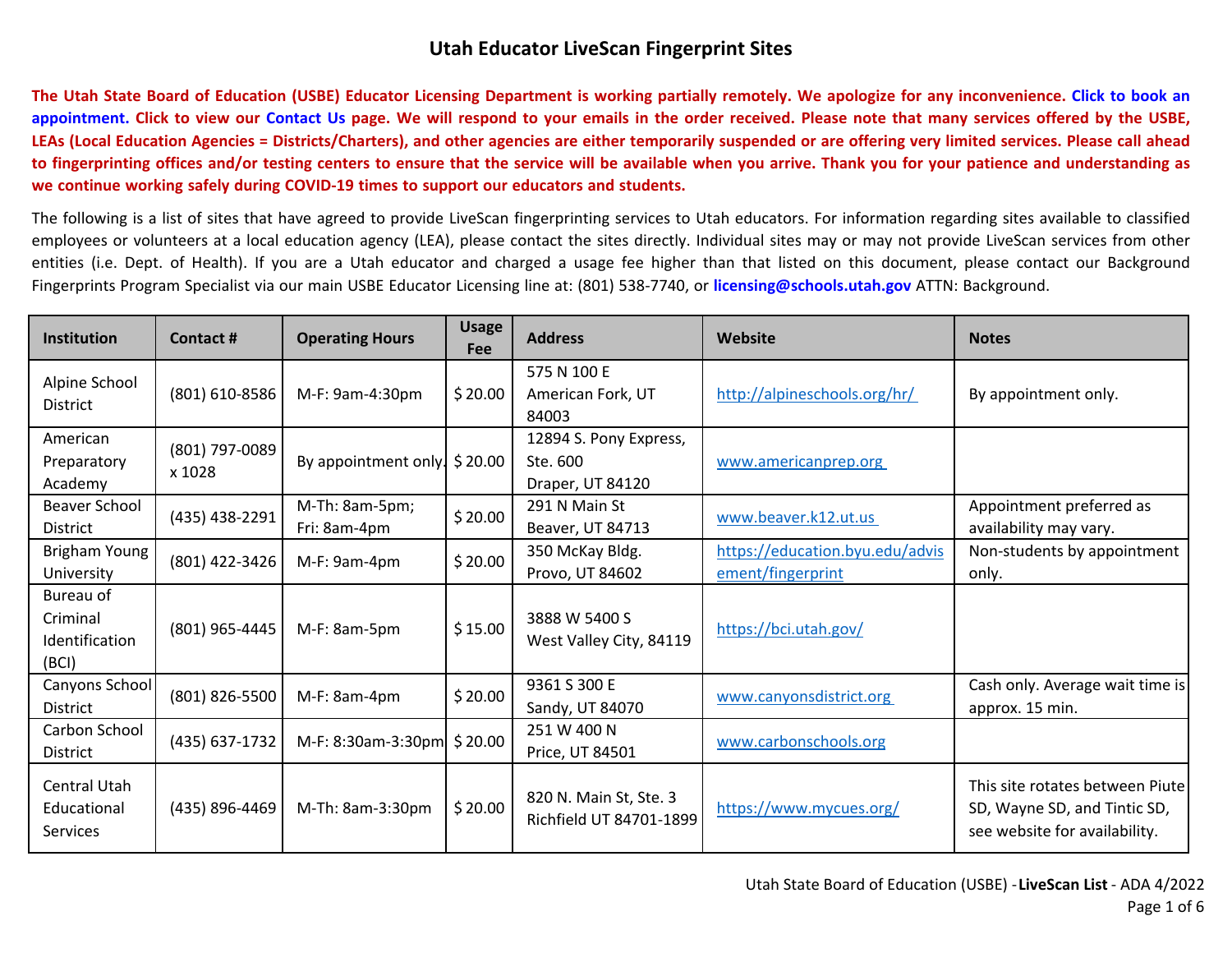| Institution                        | <b>Contact#</b> | <b>Operating Hours</b>           | <b>Usage</b><br>Fee | <b>Address</b>                                   | Website                                            | <b>Notes</b>                                                                         |
|------------------------------------|-----------------|----------------------------------|---------------------|--------------------------------------------------|----------------------------------------------------|--------------------------------------------------------------------------------------|
| Daggett School<br>District         | (435) 784-3174  | M-F: 8am-5pm                     | \$20.00             | 196 W 2nd N<br>Manila, UT 84046-0249             | www.dsdf.org                                       | Cash only for Non-Daggett<br>educators.                                              |
| Davis School<br>District           | (801) 402-5550  | M-F: 8am-4:30pm                  | \$20.00             | 45 E State St<br>Farmington, UT 84025            | https://www.davis.k12.ut.us/                       | For DSD Employees only.                                                              |
| Duchesne<br><b>School District</b> | (435) 725-4500  | By appointment only. \$20.00     |                     | 900 E Lagoon St<br>Roosevelt, UT 84066           | https://www.dcsd.org/                              |                                                                                      |
| <b>Emery School</b><br>District    | (435) 687-9846  | M-F: 8am-5pm                     | \$20.00             | 120 N Main<br>Huntington, UT 84523               | https://www.emeryschools.org/                      |                                                                                      |
| <b>FingerPrinting</b><br>Utah      | (801) 769-6344  | Th: 9am-6:45pm<br>F: 9am-5:45pm  | \$20.00             | 4080 W Juniper Rd<br>Pleasant Grove, UT<br>84062 | https://fingerprintingutah.com/                    | By appointment only.                                                                 |
| Freedom<br>Preparatory<br>Academy  | (801) 437-3100  | M-F: 8am-4pm                     | \$20.00             | 1190 W 900 N<br>Provo, UT 84604                  | https://freedomprep.net/                           | By appointment only.                                                                 |
| Garfield School<br><b>District</b> | (435) 676-8821  | By appointment only.             | \$20.00             | 145 E Center St<br>Panguitch, UT 84759           | https://www.garfk12.org/                           | Exact cash or check only.                                                            |
| <b>Grand School</b><br>District    | (435) 259-5317  | By appointment only. \$20.00     |                     | 264 S 400 E<br>Moab, UT 84532                    | http://www.grandschools.org/                       | Please call before coming in<br>for fingerprinting.                                  |
| <b>Granite School</b><br>District  | (385) 646-4551  | M-F: 8:15am-3:45pm $\frac{1}{5}$ | $\overline{a}$      | 2500 S State St<br>Salt Lake City, UT 84115      | https://www.graniteschools.org/                    | Non-Granite educators \$20 via<br>cash or credit card.                               |
| Iron School<br>District            | (435) 586-2804  | By appointment only   \$20.00    |                     | 2077 W Royal Dr<br>Cedar City, UT 84720          | https://irondistrict.org/                          |                                                                                      |
| Jordan School<br>District          | (801) 567-8150  | M-F: 7:30am-4:30pm \$20.00       |                     | 7387 S Campus View Dr<br>West Jordan, UT 84084   | https://jordandistrict.org/                        |                                                                                      |
| Juab School<br>District            | (435) 623-1940  | M-F: 8am-3:30pm                  | \$20.00             | 346 E 600 N<br>Nephi, UT 84648                   | https://www.juabsd.org/<br>https://www.mycues.org/ | By appointment only.                                                                 |
| Kane School<br><b>District</b>     | (435) 644-2555  | M-Th: 8am-3pm                    | \$20.00             | 746 S 175 E<br>Kanab, UT 84741                   | https://kanek12.org/                               | Please call before coming in<br>for fingerprinting. Kane SD<br>employees/volunteers. |
| Lakeview<br>Academy                | (801) 331-6788  | M-Th: 8:30am-<br>2:30pm          | \$20.00             | 527 W 400 N<br>Saratoga Springs, 84045           | www.lakeview-academy.com                           | By appointment only.                                                                 |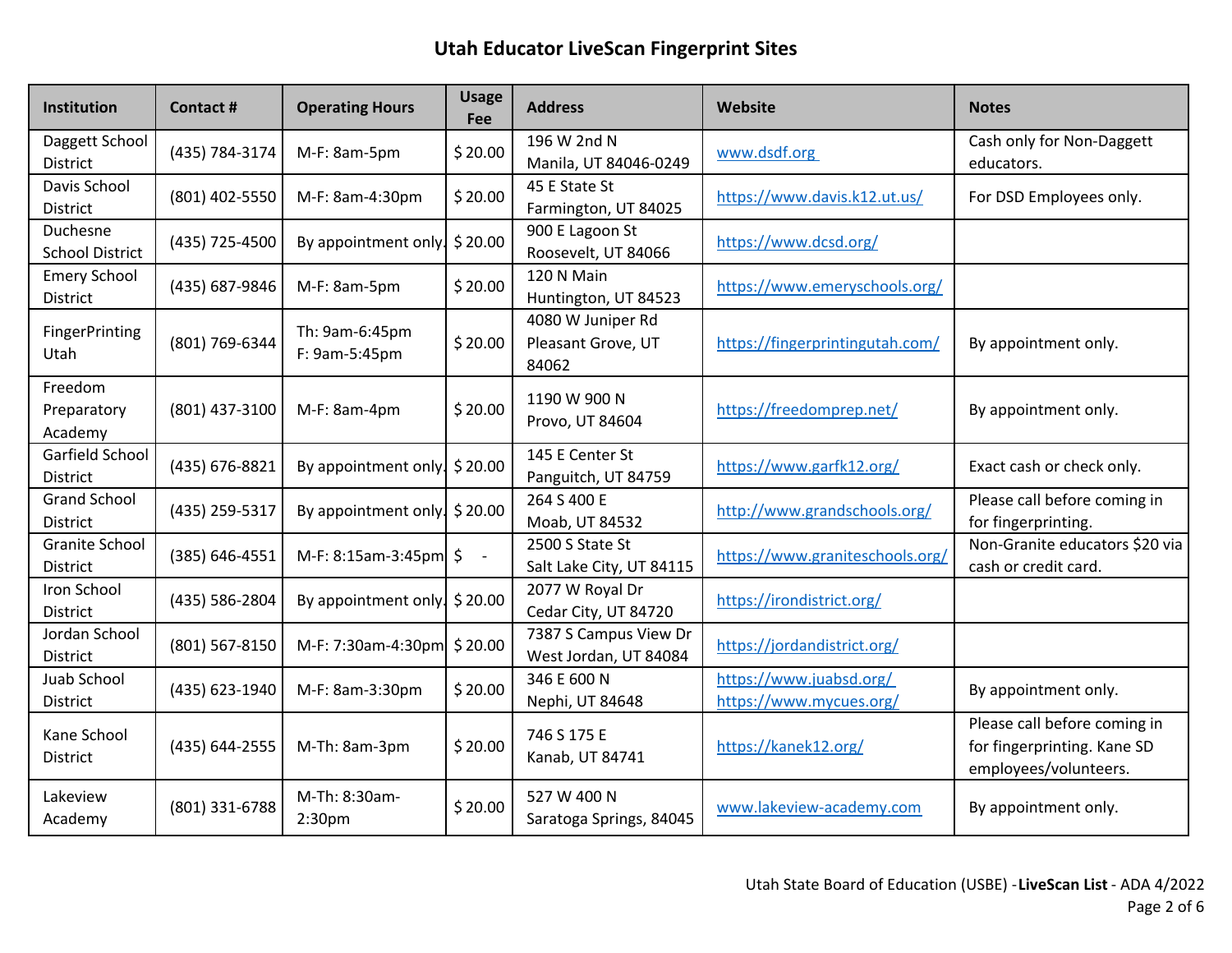| Institution                                                                | Contact #               | <b>Operating Hours</b>                                          | <b>Usage</b><br><b>Fee</b> | <b>Address</b>                                                             | Website                                              | <b>Notes</b>                                                                                                   |
|----------------------------------------------------------------------------|-------------------------|-----------------------------------------------------------------|----------------------------|----------------------------------------------------------------------------|------------------------------------------------------|----------------------------------------------------------------------------------------------------------------|
| <b>Millard School</b><br><b>District</b>                                   | (435) 864-1032          | By appointment only. $$20.00$                                   |                            | 285 E 450 N<br>Delta, UT 84624; or<br>200 W Eagle Dr<br>Fillmore, UT 84631 | https://www.millardk12.org/                          |                                                                                                                |
| Morgan County<br><b>School District</b>                                    | (801) 829-3411          | M-Th: 8:30am-<br>3:30pm                                         | \$20.00                    | 67 N 200 E<br>Morgan, UT 84050                                             | https://www.morgansd.org/                            |                                                                                                                |
| <b>Mountain View</b><br>Montessori<br>(formerly Dixie<br>Montessori Acad.) | (435) 251-8539<br>x 114 | M-Th: 8:30-10am &<br>3:15-3:45pm                                | \$20.00                    | 1160 N 645 W<br>Washington, UT 84780                                       | https://mvmutah.org/employee-<br>info/               | For appointment, visit our<br>website or call. Cash, check, or<br>credit card accepted.                        |
| North Sanpete<br><b>District</b>                                           | (435) 462-2485          | M-F: 8am-3:30pm                                                 | \$20.00                    | 220 E 700 S<br>Mt. Pleasant, Utah<br>84674                                 | https://www.nsanpete.org/<br>https://www.mycues.org/ | This site rotates between<br>North Sanpete SD and South<br>Sanpete SD; see website for<br>availability.        |
| North Summit<br><b>District</b>                                            | (435) 336-5654          | $M-F: 8am-4pm$                                                  | \$20.00                    | 65 S Main St<br>Coalville, UT 84017                                        | https://www.nsummit.org/                             |                                                                                                                |
| Nebo School<br><b>District</b>                                             | (801) 354-7414          | M-F: 8am-4:30pm<br>(Nebo employees);<br>M-Th: 1-3pm<br>(others) | \$20.00                    | 350 S Main St<br>Spanish Fork, UT 84660                                    | https://www.nebo.edu/                                | Cash, check or credit card<br>accepted for non-Nebo<br>employee usage fee. No usage<br>fee for Nebo employees. |
| Ogden School<br><b>District</b>                                            | (801) 737-7320          | M-Th: 8am-4pm                                                   | \$20.00                    | 1950 Monroe Blvd, Bldg.<br>2 Ogden, UT 84401                               | https://www.ogdensd.org/                             | Exact cash, check, or credit<br>cards.                                                                         |
| Park City<br><b>School District</b>                                        | (435) 645-5600          | Th: 9am-3:30pm. By<br>appointment only.                         | \$20.00                    | 2700 Kearns Blvd<br>Park City, UT 84060                                    | https://www.pcschools.us/                            | PCSD and Weilenmann new<br>hires and employees only.<br>Cash or check only.                                    |
| Piute School<br><b>District</b>                                            | (435) 577-2912          | M-F: 8am-3:30pm.<br>By appointment<br>only.                     | \$20.00                    | 500 N Main St<br>Junction, Utah 84740                                      | https://www.mycues.org/                              | This site rotates between Piute<br>SD, Tintic SD, and Wayne SD,<br>see website for availability.               |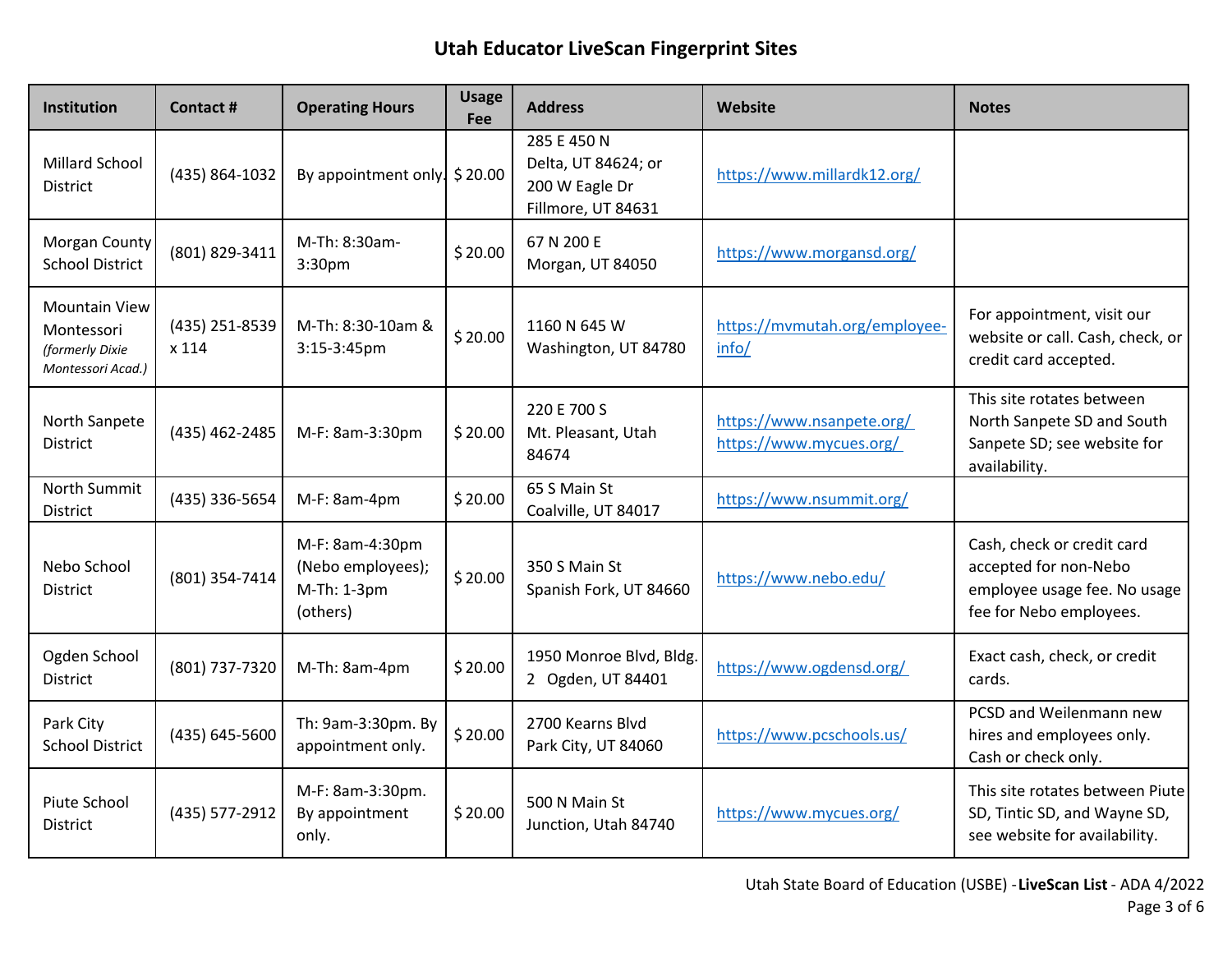| <b>Institution</b>                                   | Contact #                        | <b>Operating Hours</b> | <b>Usage</b><br>Fee               | <b>Address</b>                                                   | Website                                                           | <b>Notes</b>                                                                                                                 |
|------------------------------------------------------|----------------------------------|------------------------|-----------------------------------|------------------------------------------------------------------|-------------------------------------------------------------------|------------------------------------------------------------------------------------------------------------------------------|
| Promontory<br>School of<br>Expeditionary<br>Learning | (435) 919-1900                   | T&Th: 10am-pm.         | \$20.00                           | 1051 W 2700 S<br>Perry, UT 84302                                 | https://www.promontoryschool.<br>$org/$                           | By appointment only (during<br>summer months).                                                                               |
| Provo School<br>District                             | (801) 374-4800                   | T&Th: 1-4pm            | \$20.00                           | 280 W 940 N<br>Provo, UT 84604                                   | https://provo.edu/schedule-<br>fingerprinting/                    | Credit, debit cards or money<br>orders only. Please do not<br>bring children.                                                |
| <b>Rich School</b><br><b>District</b>                | (435) 793-2135<br>x 100          | M-F: 8am-4pm           | \$20.00                           | 25 S 100 W<br>Randolph, UT 84064                                 | https://www.richschool.org/                                       | By appointment and cash<br>payment only. Please call for<br>an appointment.                                                  |
| Salt Lake City<br><b>School District</b>             | (801) 578-8337                   | By appointment only.   | \$<br>$\mathcal{L}_{\mathcal{A}}$ | 440 E 100 S<br>Salt Lake City, UT 84111                          | https://www.slcschools.org/                                       | Salt Lake City School District<br><b>Employees Only</b>                                                                      |
| San Juan School<br><b>District</b>                   | (435) 678-1215<br>(435) 678-1211 | M-F: 8am-5pm           | \$20.00                           | (District Office)<br>200 N Main St<br>Blanding, UT 84511         | https://www.sjsd.org/                                             |                                                                                                                              |
|                                                      | (435) 587-2237                   | M-F: 8am-6pm           | \$20.00                           | (San Juan Safety Bldg.)<br>297 S Main St<br>Monticello, UT 84535 |                                                                   |                                                                                                                              |
| Sevier School<br>District                            | (435) 896-8214                   | M-F: 8am-3:30pm        | \$20.00                           | 180 E 600 N<br>Richfield, UT 84701                               | https://www.mycues.org/                                           | By appointment only.                                                                                                         |
| South Sanpete<br><b>District</b>                     | (435) 835-2261                   | M-F: 8am-3:30pm        | \$20.00                           | 39 S Main St<br>Manti, UT 84642                                  | https://www.mycues.org/                                           | This site rotates between Piute<br>SD, Wayne SD, and Tintic SD,<br>see website for availability.                             |
| Southern Utah<br>University                          | (435) 586-7793                   | T&W: 2-5pm             | \$20.00                           | 36 N 300 W<br>Cedar City, UT 84720                               | https://www.suu.edu/police/fing<br>erprinting-traffic-school.html | By appointment only.                                                                                                         |
| <b>Tintic School</b><br>District                     | (435) 433-6363                   | M-F: 8am-3:30pm        | \$20.00                           | 545 E Main St<br>Eureka, UT 84628                                | https://www.mycues.org/                                           | By appointment only. This site<br>rotates between North<br>Sanpete SD and South Sanpete<br>SD, see website for availability. |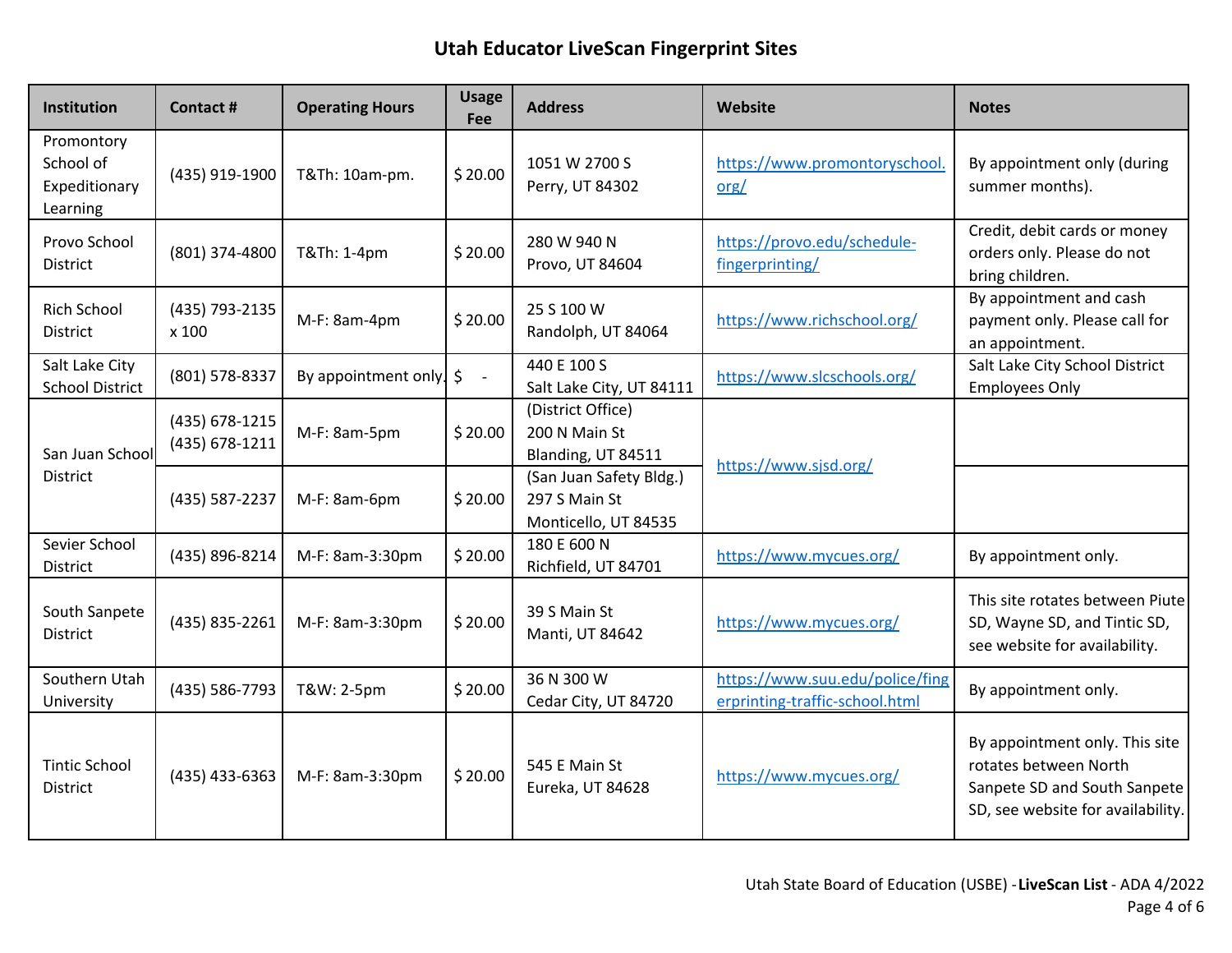| <b>Institution</b>                                                    | Contact#                 | <b>Operating Hours</b>                | <b>Usage</b><br><b>Fee</b> | <b>Address</b>                                                                                                                        | Website                                                                                  | <b>Notes</b>                                                                                                     |
|-----------------------------------------------------------------------|--------------------------|---------------------------------------|----------------------------|---------------------------------------------------------------------------------------------------------------------------------------|------------------------------------------------------------------------------------------|------------------------------------------------------------------------------------------------------------------|
| <b>Tooele School</b><br>District                                      | (435) 833-1900           | M & Th: 2-4pm,<br>T: 10am-noon        | \$20.00                    | 92 S Lodestone Way<br>Tooele, UT 84074                                                                                                | https://www.tooeleschools.org/                                                           | By appointment only.<br>Additional availability M: 10am-<br>noon by appointment only for<br>Tooele SD employees. |
| <b>Uintah School</b><br>District                                      | (435) 781-3100<br>x 1000 | $T: 2-4pm$ ,<br>Th: 8:30-10:30am.     | \$20.00                    | 635 W 200 S<br>Vernal, UT 84078                                                                                                       | https://www.uintah.net/                                                                  | By appointment only. (Other<br>dates/times might be<br>available). Call to verify.                               |
| <b>Utah State</b><br>Board of<br>Education<br>(USBE)                  | (801) 538-7740           | $M-F: 8am-4pm$                        | \$<br>$\mathbb{Z}^2$       | 250 E 500 S<br>Salt Lake City, UT 84111                                                                                               | https://bit.ly/LicensingAppt                                                             | By appointment only (via<br>website).                                                                            |
| <b>Utah State</b><br>University                                       | (435) 797-7468           | By appointment only<br>(via website). | \$25.00                    | <b>USU Public Safety</b><br>1250 N 850 E<br>Logan, UT 84322-5800                                                                      | https://www.usu.edu/dps/                                                                 | By appointment only (via<br>website).                                                                            |
| Vista at Entrada<br>School of<br>Performing<br>Arts and<br>Technology | (435) 673-4110           | By appointment only. $$20.00$         |                            | 585 E Center St<br>Ivins, UT 84738                                                                                                    | https://www.vistautah.com/                                                               | By appointment only.                                                                                             |
| <b>VREITZ</b><br>Fingerprints                                         | (801) 969-3992           | M-F: 8:30am-7pm<br>Sat: 8am-noon      | \$21.00                    | Blake Professional Plaza,<br>Unit B1 (behind Red Maple<br>Chinese Cuisine's parking lot)<br>2880 W 4700 S<br>Salt Lake City, UT 84129 | https://vreitz.com/                                                                      | By appointments OR walk-ins<br>are also welcome!                                                                 |
| <b>Wasatch School</b><br>District                                     | (435) 654-0280           | By appointment only   \$20.00         |                            | 101 E 200 N<br>Heber City, UT 84032                                                                                                   | https://www.wasatch.edu/                                                                 | By appointment only.                                                                                             |
| Washington<br><b>School District</b>                                  | (435) 673-3553<br>x 5115 | By appointment only   \$20.00         |                            | 121 W Tabernacle St<br>St. George, UT 84770                                                                                           | https://wcsdfingerprints.youcanb<br>ook.me/<br>https://www.washk12.org/distric<br>t-jobs | By appointment only.                                                                                             |